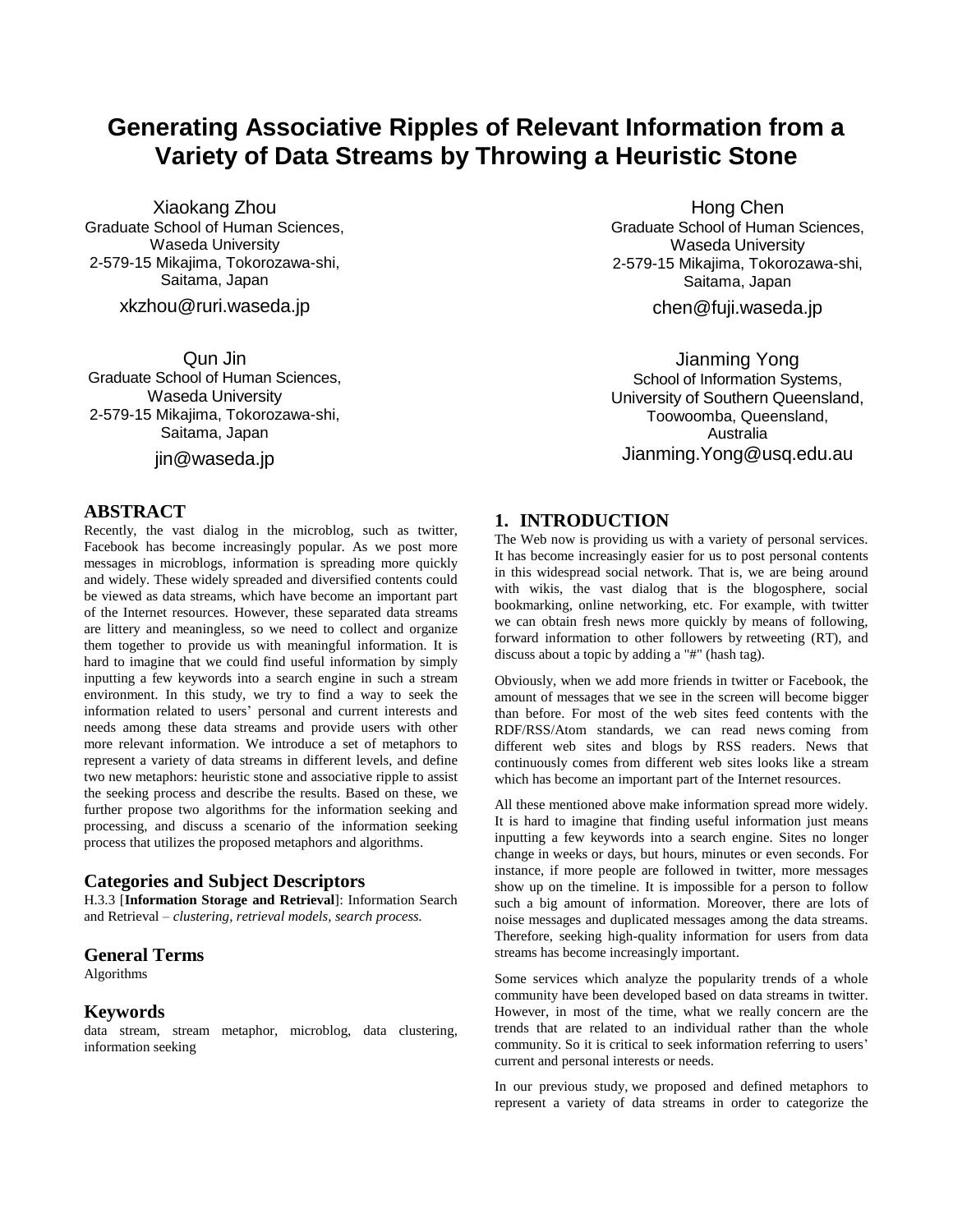stream data and organize the information schema. In this study, we try to seek information related to users' personal and current needs in data streams. We define two new metaphors: Heuristic Stone and Associative Ripple to assist the seeking process and describe the results. We further propose two algorithms which are used to catch "ripples" in the "river" to achieve the seeking purpose.

The rest of this paper is organized as follows. We give a brief overview on the related issues and works with data streams in Section 2. In Section 3, we first introduce several metaphors for data streams in order to organize the information schema. Then we propose two new metaphors to describe the seeking process and result. After that, two algorithms are proposed to serve for the seeking purpose. In Section 4, a scenario of the seeking process is described, and some seeking results are given based on it. We conclude this study and give some promising perspectives on future works in Section 5.

# **2. RELATED WORK**

Research works [1-6] have been tried to make use of microbloggenerated stream data to create Social Semantic Microblogs, or use Semantic Webs to link and reuse data across Web 2.0 communities. J.G. Breslin et al present the SIOC (Semantically Interlinked Online Community) ontology which combines terms from vocabularies that already exist with new terms that are to be described on the relationships between concepts in the realm of online community sites [1]. Uldis Bojars et al. use the Semantic Web to link and reuse data across Web 2.0 communities [2]. Studies have also been tried to create a prototype for distributed semantic microblogging [3]. Wolfgang Reinhardt et al. tried to use microblog to enhance the knowledge of a given group or community by micro-connecting a diverse online audience [4]. Martin Ebner et al. indicated microblogging should be seen as a completely new form of communication that can support informal learning beyond classrooms [5]. SMOB (Semantic-MicrOBlogging) is a platform for open, semantic and distributed microblogging combining Social Web principles and state-of-theart Semantic Web and Linked Data technologies [6].

Research works also been tried on Data Streams Mining [7], such as clustering, classification, frequency counting and time series analysis techniques. A host of algorithms have been proposed for extracting knowledge from streaming information. Aggarwal et al. [8] have proposed a framework for clustering data steams called CluStream algorithm. The proposed technique divides the clustering process into two components. Guha et al. [9, 10] have studied analytically clustering data streams using K-median technique. Ordonez [11] has proposed several improvements to kmeans algorithm to cluster binary data streams.

Stream reasoning, which was developed by E. Della Valle et al. [12, 13] is a new multidisciplinary approach for semantically processing high-frequency high-volume streams of information in combination with rich background knowledge.

As discussed above, we propose and develop a new way to assist information seeking based on the metaphors introduced in this study, and by utilizing the streams clustering method as well, in order to best fit users' current interests and needs in such a stream environment, which could be seen as catching the "ripples" in the "river".

# **3. GENERATING ASSOCIATIVE RIPPLES OF RELEVANT INFORMATION: METAPHORS AND ALGORITHMS**

To seeking information for users, in this section, we first introduce a set of metaphors to represent data streams in different levels. We further define two new metaphors: heuristic stone and associative ripple. We propose two algorithms to generate associative ripples of relevant information from a variety of data streams by throwing a heuristic stone (a specific keyword), and show how to catch the information to serve a specific user using these metaphors and algorithms.

#### **3.1 Metaphors for Streams**

To seek information for a specific user, we introduce the metaphors for data streams as follows [14].

- **Drop**: Drop is a minimum unit of data streams, such as a message posted to the microglog (e.g., Twitter) by a user, or a status change in SNS (e.g., FaceBook).
- **Stream:** Stream is a collection of drops in timeline, which contains the messages, activities and actions of a user.
- **River**: River is a confluence of streams from different users which are formed by following or subscribing his/her followers/friends. It could be extended to followers' followers.
- **Ocean**: Ocean is a combination of all the streams.

As mentioned above, message posted from every users can be seen as a drop, and the drops come from one user converge together to form a stream. Then the streams of the user and his friends form the river. Finally, all the streams come together to form the ocean. All these metaphors are shown in Figure 1.



**Figure 1. Metaphors for data streams**

The following definitions are used to seek information that satisfies users' current needs. Differing with the definition of ripple in [14] which is formed naturally in the river, the ripple defined in this paper is formed artificially in an associative way,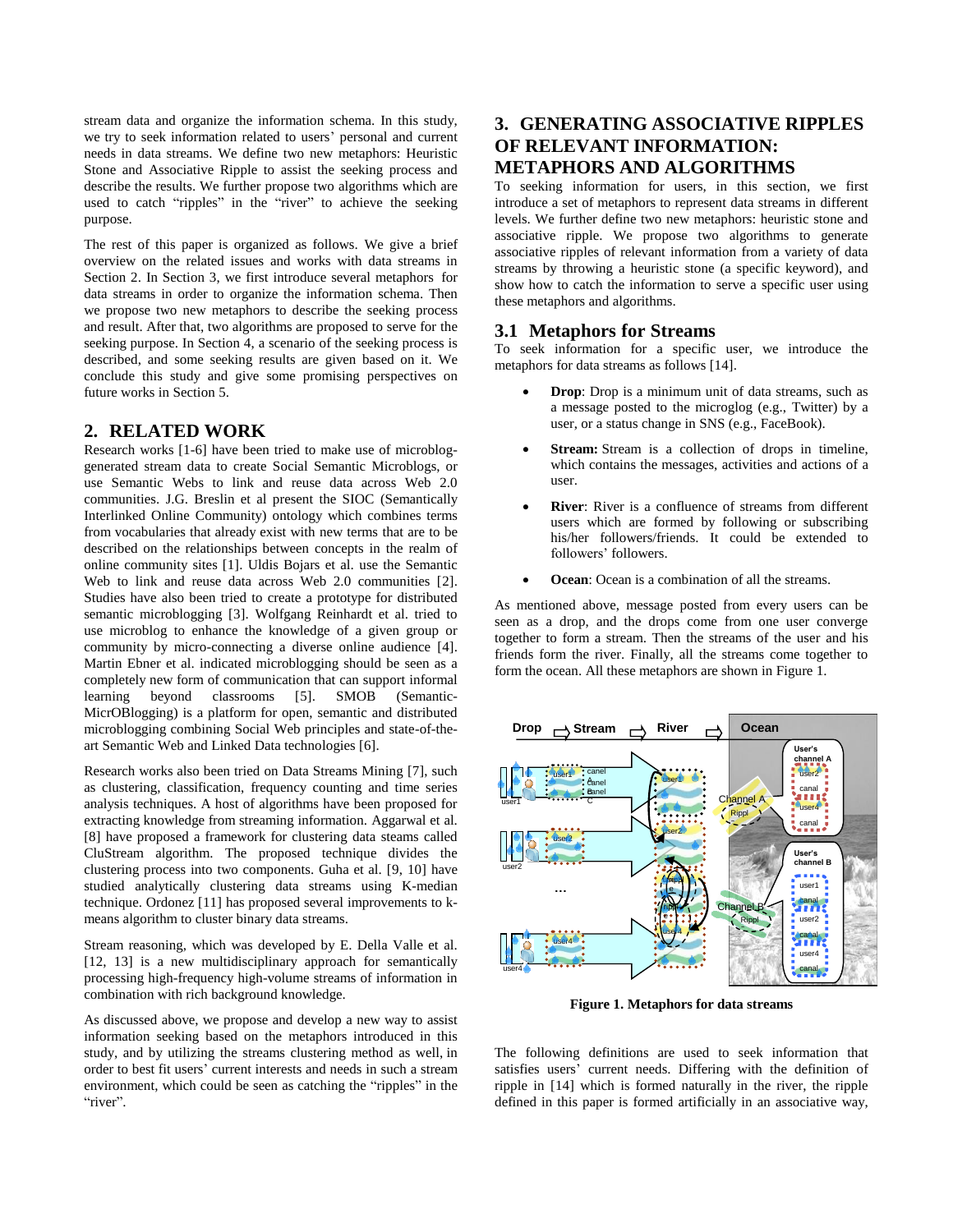which is called an associative ripple, and produced by throwing a heuristic stone into the river.

**Heuristic Stone**: it represents one of a specific user's current interests which may be changed dynamically.

**Associative Ripple**: it is a meaningfully associated collection of the drops related to some topics of a specific user's interests, which are formed by the heuristic stone in the river.

### **3.2 Collecting Heuristic Stones**

Before seeking for the ripple, we should collect the heuristic stone first.

As defined above, a heuristic stone represents a user's current interest. We discover a specific user's interests from his/her streams and the streams of users that he/she is following, using the clustering method. And the method used to decide whether a data should be clustered to a group is based on keyword matching methods, such as the one introduced in [15]. We do not concern the result of clustering but the cluster centers. That means the elements in each cluster are not important in this study. We just use the cluster centers to catch a user's current interests.

Before introducing the algorithm for catching the user's interests, the sample space should be defined as a quadplex tuple  $(Z_s, G_s, Q_s)$  $C_s$  ):

 $Z_s = \{Z_1, Z_2, Z_3, \ldots, Z_n\}$ : a non-empty set of input data, which consist of messages posted by the user and messages in his favorites.

 $G_s = \{G_1, G_2, G_3, \ldots, G_m\}$ : a non-empty set of the final clusters.  $G_i$ consists of a series of Zi.

 $Q(Z_s, C_s) \rightarrow Z_a \in G_m$ : a matching function which is used to decide whether Z<sup>i</sup> belongs to G<sup>i</sup> or creates a new cluster G<sup>r</sup> to contain Zi.

 $C_s = \{C_1, C_2, C_3, \ldots, C_m\}$ : a non-empty set of the cluster centers.

The clustering algorithm is shown in Figure 2, and described as follows.

For  $Z_s = \{Z_1, Z_2, Z_3, \ldots, Z_n\}$ 

- (1) Take any  $Z_i$  of  $Z_s$ , for instance  $Z_1$ , create  $G_1 = \{Z_1\}$  and the cluster center  $C_1$  of  $G_1$ .
- (2) Compare the remaining elements in  $Z_s$  for example  $Z_2$ with  $C_1$  by function  $Q$ , if the comparing result is less than a specific value; add  $Z_2$  into  $G_1$ , so  $G_1 = \{Z_1, Z_2\}$ , else if the comparing result is higher than the value; create  $G_2 = \{Z_2\}$  and the cluster center  $C_2$  of  $G_2$ .
- (3) Repeat the process; use function Q to compare the relevance between the remaining  $Z_i$  in  $Z_s$  and each  $C_i$ ; if satisfying the condition mentioned above, add it into Gi; else create a new  $G_R$  and  $C_R$  until all the elements in  $Z_s$ is assigned into a Gi.
- (4) Collect all the cluster center  $C_i$ , so that  $C_s = \{C_1, C_2,$  $C_3, \ldots, C_m$  is what we need.

To guarantee the quality of the clusters as well as the heuristic stones, in this process, it is crucial to evaluate the keywords that are extracted from each message posted by the user and messages in his favorites as well. The well-known feature selection method TF-IDF (Term Frequency - Inverse Documentation Frequency) has been widely applied in information retrieval field. The main

idea of this method is that if a term appears in a document with a high frequency, and it rarely occurs in other documents, then that term has good discrimination among these categories.

**input:** the sample  $\{Z_1, Z_2, Z_3, \ldots, Z_n\}$ **output:** the set of cluster centers  $\mathbf{\Gamma}$ : {C<sub>1</sub>, C<sub>2</sub>, C<sub>3</sub>, ..., C<sub>m</sub>} Begin Γ=Ф; //the initial center set is empty SamSpace<sup>[]</sup>; //for storing the sample data Gcluster[ ]; // for storing the clusters Ccenter[ ]; // for storing the centers Queue Q; //create a queue InitS();//initiate SamSpace[ ] Q.insert(Q, SamSpace[ ]) //initiate the queue While(!Q.isEmpty()) //cluster {  $index = findData(Q, peak());$ if (Gcluster.isEmpty()) //initiation { Gcluster.addG(Gcluster[0], index); Ccenter.createC(Ccenter[0], Gcluster[0]) } if(!Gcluster.isEmpty()) { int [] value; int j;  $\quad$  for<br>(int i = 0; i < Gcluster.getsize(); i++) //calculate the relevancy { value[i]=compareG(Ccenter[i], index)); } for(int i=0, j = value[i]; i< value.getsize $()$ -1; i++) //get the most related group { if (j>value[i+1])  $j = value[i+1];$ } if (j) //if exist the matched group, add the data into this group Gcluster.addG(Gcluster[j], index); else//else, create a new group and the center { Gcluster.addG(Gcluster[Gcluster.getsize()], index); Ccenter.createC(Ccenter[Ccenter.getsize()], Gcluster[Gcluster.getsize()]) } Γ=Γ∪{Ccenter};//collect the centers } Q.delete(); } clean();//free the space output Γ; //out put the results End

**Figure 2. Algorithm for collecting heuristic stones**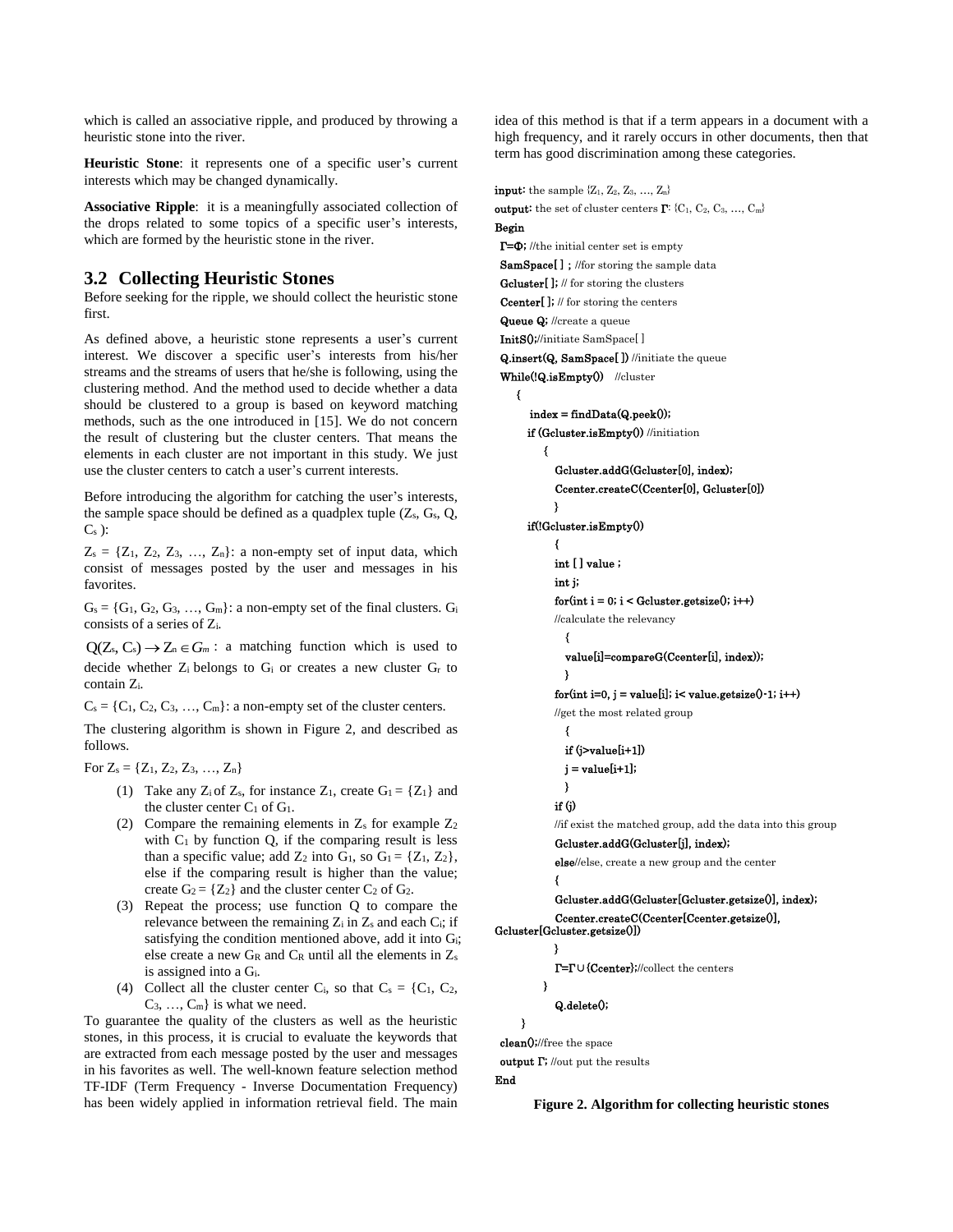The common formulas are given as follows:

$$
W_i = T F(t_i, d) * IDF(t_i)
$$
 (1)

$$
IDF(t) = \log \frac{|D|}{DF(t)}
$$
 (2)

From the past experiments, TF-IDF method has achieved good results in keywords discrimination when the document contains more than 200 words. But as we know, every messages posted in twitter should be less than 140 characters. So we should improve the common TF-IDF formula to adapt to our calculation of the keywords weight. We assume that all users have filled their profiles, therefore, we use users' information filled in their profiles to create some categories. When we calculate the weights of every term in users' messages, we first employ the TF-IDF to calculate a weight. Then if this term belongs to some categories that we have created before, we will add an additional weight to it. Finally, if the total weight of this term is more than a specific value, it will become a keyword. Based on these, the improved TF-IDF to extract the keywords is described as follows:

$$
W_i = TF(t_i, m) * \log \frac{|M|}{MF(t_i)} + \sum_{j=0}^{n} t_i * C_j
$$
\n
$$
\mathbf{t}_i * \mathbf{C}_j = \begin{cases} 1, & \mathbf{t}_i \in \mathbf{C}_j \\ 0, & \text{else} \end{cases}
$$
\n(3)

where,

In this formula,  $W_i$  is the total weight of the word  $t_i$  in message m, TF(ti, m) is the number of times word t<sup>i</sup> occurs in message m. M is the total number of messages.  $MF(t_i)$  is the number of messages

in which the word t<sub>i</sub> occurs at least one time.  $\sum t_i^*$ 0 *n*  $\sum t_i * C_j$  is an *j*  $=$ 

additional weight, that is, if t<sup>i</sup> belongs to a category which we have created, it will get one additional weight. The more categories it belongs to, the more additional weights it will get.

After all the weights of words in messages have been calculated, we will select those words with higher quality to become the keywords, using a specific threshold by which those words with lower weight can be filtered. And this can also guarantee the quality of the following clusters and the clusters' centers.

VSM (Vector Space Model) is a widely employed model in information retrieval field these days. The main idea is that: assume that words are not related with each other, so that an algebraic model for representing text documents (and any objects, in general) as vectors of identifiers can be built to simplify the complexity relationship between keywords of the text.

Based on these, we can build the VSM to calculate the similarities between each message, which are then used in the clustering. Therefore, in  $Z_s$ , each  $Z_i$  is described like this:

$$
Z_i = ((t_1, w_1), (t_2, w_2), \dots (t_n, w_n))
$$
\n(4)

where t<sub>i</sub> means the keyword in this message, and w<sub>i</sub> is its weight. And we use the cosine method to calculate the similarity. The formula is described as the following:

$$
sim(M_i, M_j) = (\sum_{t=1}^n M_{i,t} * M_{j,t}) / (\sqrt{\sum_{t=1}^n M_{i,t}} * \sqrt{\sum_{t=1}^n M_{j,t}})
$$
 (5)

In this formula,  $M_i$  is the message feature vector,  $M_{i,t}$  is the t vector in message Mi.

After that, we cluster the messages posted by the user and messages in his favorites based on these similarities and finally get the cluster centers as the heuristic stones.

# **3.3 Generating Associative Ripples**

Now we use the heuristic stone to generate the associative ripples, just as we throw a stone into a river in which ripples then will emerge. The process is similar to the clustering. Each heuristic stone in the river could be seen as a cluster center. When we throw it into the river, the drops which related to this center in the river will converge to it. We use the distance from the drop to the center to describe the relevance between them. And the drops which have the same relevance to the center will form a circle.

When we throw the heuristic stone into a river, it may generate a series of ripples, which depends on the timeline and the granularity of the user's interest. We divide the whole timeline into several time slices in which a cluster center will be produced by the heuristic stone and then a ripple will be generated. Figure 3 shows these ripples in every time slices.

In Figure 3, the "+" indicates the cluster center of each ripple, and the "+" with several circles around it compose a ripple. Obviously, there are 4 ripples in this figure, while each ripple belongs to a time slice. For example, the ripple  $R_1$  belongs to slice1. All these four ripples are generated by one heuristic stone, which compose a ripple sequence. The drops in the circle mean they are clustered to a ripple in some degrees, while others are not. And we should notice that at the beginning, the drops from different users distribute in the river following the timeline. However, after the clustering, the time sequence is broken, so that they do not follow the timeline any more in each ripple. We only show the relevancy between the drops and the cluster center in these ripples. We can further show the ripples in sequence, in which way they still follow the timeline.



**Figure 3. Associative ripples generated by a heuristic stone**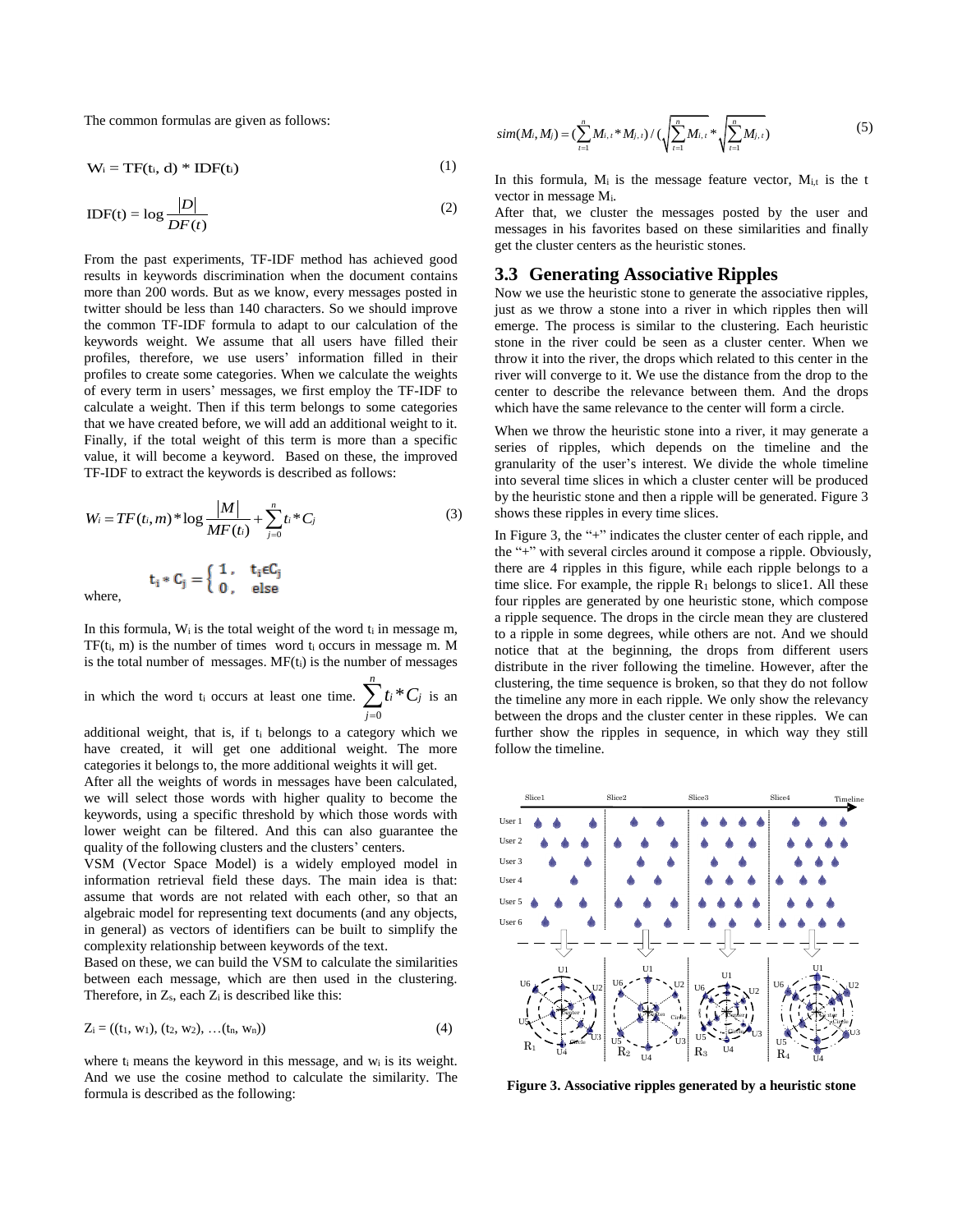The ripple consists of several circles, which divide the drops converging to the center into different scales of the radius. This means the closer to the center, the higher relevance to the user's interest. The whole ripple is also divided into several parts depending on the amount of users, in which drops related to this ripple from different users are distributing. A series of ripples which are generated by one heuristic stone could be seen as a group of topics around a user's interest indicated by that heuristic stone, which then follow the timeline to come into a sequence.

From Figure 3, we can see

- Different ripples may have different sizes. The size of the ripple does not relate to the amount of the information in it. This means a small ripple may contains more information than a big one. For example, ripple  $R_2$  is bigger than  $R_3$ , but it contains less information. We do not use size but density to assess the amount of information in each ripple even each circle.
- Different ripples may contain different amount of circles. And the sizes of circles from inside to outside do not follow a unified measure. For example, the most inner circle of ripple  $R_3$  and  $R_4$  do not have the same size. The circle closer to the center only means it contains more relative information. We use the distance, i.e. the radius of each circle to assess the relevance of the information and the center interest.
- We don't cluster all the drops in the river, because not all of them are related to a specific user's interest. Those drops which have not been clustered could be seen as noises in this process. We can find in Figure 3 that the amount of the drops that have been clustered in these ripples is less than the whole amount in the river.

For each ripple, we recommend the information by rank to the user. As we can record users who post the drops, we can even recommend this specific user to follow the user who posts the most or the user who posts the most relevant information.

For the whole sequence of ripples, we can not only send these information clusters in a specific order to the user, for example by timeline, but also can let the user know that in which time slice people concern more about his/her interest in some degrees, for instance, quantity or quality.

We can also use a sextuplet  $(Z_s, H_s, r_x, R_s, G_s, Q)$  to describe those discussed above:

 $Z_s = \{Z_1, Z_2, Z_3, \ldots, Z_n\}$ : a non-empty set of input data, which consist of messages posted by all the users in this community.

 $H_s = \{h_1, h_2, h_3, ..., h_m\}$ : a non-empty set of the heuristic stones, which are generated by the algorithm shown in Figure 2. Each hi will generate a series of ripples.

 $r_x = \langle Z_1, Z_2, Z_3, \ldots, Z_t \rangle$ : a non-empty sequence of messages clustering to a center, which follows the relevance from the closest to the furthest in sequence.

 $R_s = \langle r_1, r_2, r_3, \ldots, r_x \rangle$ : a non-empty sequence of ripples produced by one heuristic stone, which follows the timeline in sequence.

 $G_s = \{R_1, R_2, R_3, \ldots, R_m\}$ : a non-empty set of  $R_s$ , which is the final cluster results

 $Q(Z_i, H_i) \rightarrow Z_n \in r_x$ : a matching function which is used to decide whether  $Z_i$  belongs to  $r_x$  and the distance to the center of  $r_x$ .

**input:** the sample  $\{Z_1, Z_2, Z_3, \ldots, Z_n\}$ **output:** the set of clusters  $\mathbf{\Gamma}$ : {R<sub>1</sub>, R<sub>2</sub>, R<sub>3</sub>, ..., R<sub>m</sub>} Begin Γ=Ф; //the initial set of clusters is empty SamSpace[]; //for storing the sample data HS[ ] ; // for storing the set of heuristic stones Ripple[ ]; // for storing the ripple in one time slice Ripples[ ] [ ]; // for storing the ripples caused by one heuristic stone Queue Q; //create a queue SamTimeslice [ ] [ ] = InitS(SamSpace[ ], timeline); //initiate SamSpace[ ] into several time slice by the timeline Q.insert(Q, HS[ ]) //initiate the queue While(!Q.isEmpty()) //cluster {  $index = findData(Q, peak());$ for  $(int i = 0; i < SamTimeslice.getsize()$ ;  $i++)$ //generate ripples in each time slice { for  $(int j = 0; j < SamTimeslice[i].gets(i); j++)$ //calculate the relevancy between the center and the data { value[j] = compareR(SamTimeslice[i] [j], index); }  $for(int s=0; s< value.getsize(); s++)$ //cluster the satisfied data into the ripple and sort them by the value { if (value[s]) Ripple.addbyV(value[s]); } Ripples.addbyT(Ripple[i]); //collect the ripples caused by one heuristic stone } Γ=Γ∪{Ripples};//collect the ripples Q.delete(); } clean();//free the space output  $\Gamma$  //out put the results End **Figure 4. Algorithm for generating associative ripples**

The algorithm used to generate ripples is shown in Figure 4, and described as follows.

- (1) Divide sample space  $Z_s$  into several group, each group belongs to a time slice.
- (2) For each hi, generate a cluster center in each time slice to form a ripple.
- (3) In a time slice, use the function  $Q$  to compare the  $Z_i$  with the cluster center, then use the comparing result to decide whether Z<sup>i</sup> should be clustered to the center. If the result value is higher than the degree,  $Z_i$  will cluster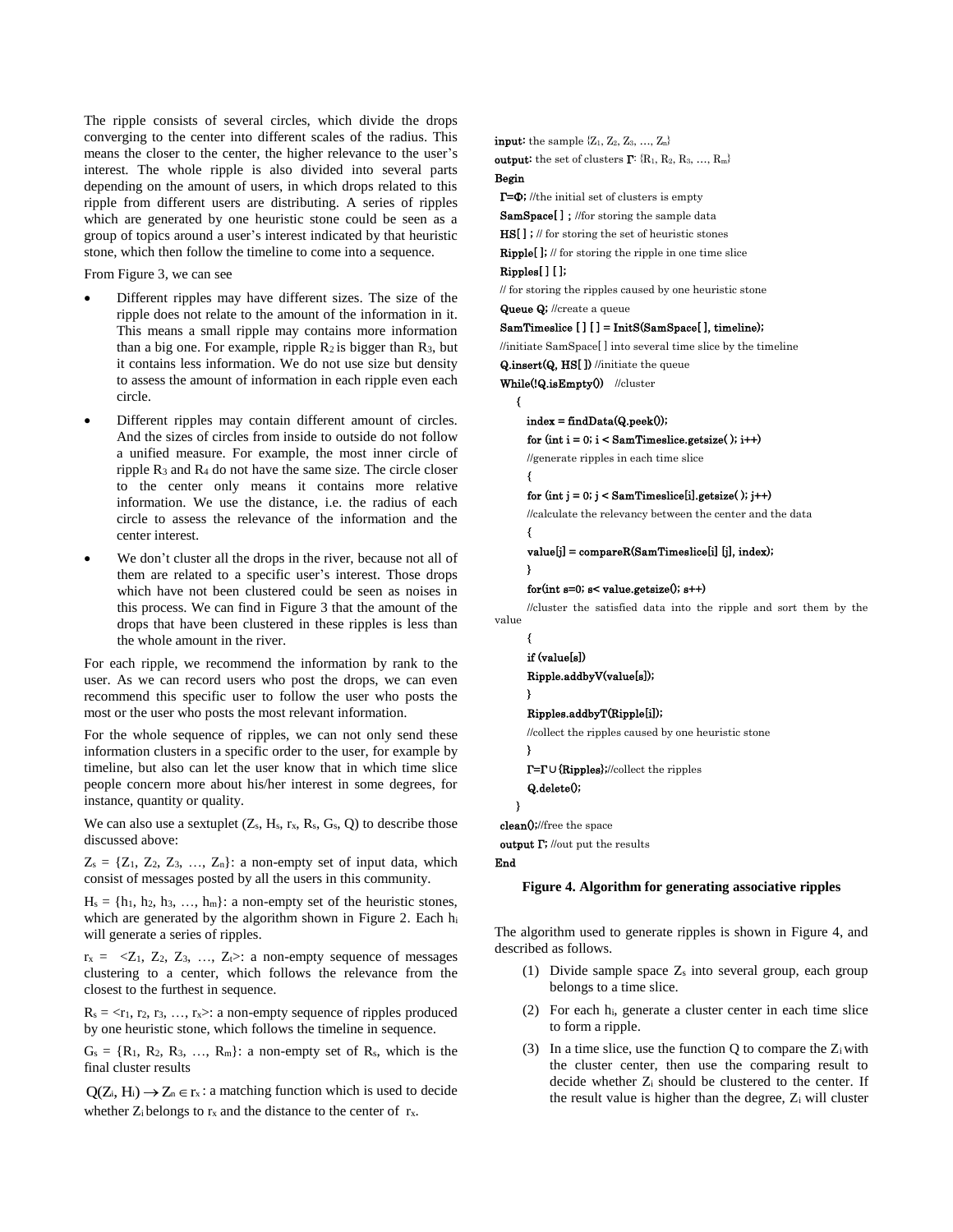into the ripple and be given a relevancy value. Each time slice will contain a r<sub>x</sub>.

- (4) Collect all the  $r_x$  generated by one  $h_i$  into a sequence by timeline to form the Rs.
- (5) Collect all the R<sub>i</sub>, so that the  $G_s = \{R_1, R_2, R_3, \ldots, R_m\}$  is the final cluster result.

In this process, we use another improved TF-IDF method to extract the keywords. That is, we use the keywords and the weights calculated in the last clustering calculation which is used to extract the heuristic stones to plot a dictionary liked table. Therefore, in this keywords extraction, if the word can be found in that table, it will get an additional weight, because this word may be more related to the user. The following is the formula:

$$
W_i = LW_i * TF(t_i, m) * \log \frac{|M|}{MF(t_i)}
$$
\n<sup>(6)</sup>

In this formula, LW<sup>i</sup> is the additional weight.

In the clustering process, we still use the cosine method to calculate the similarity.

# **4. SCENARIO**

Take a group of people who all use twitter to communicate with each other for example. In this case, users follow each other to form a small community. Messages posted by a user could be seen as drops which join together into a stream. Streams from these users then converge together into a river. Figure 5 shows the drops from users distribute in the river before clustering. We use different colors to show the drops come from different users. Take a user in this community for instance. We take the messages he/she sent last month and the messages he/she collected in his/her favorites to build the data set in which we collect his/her interests as heuristic stones in an associative way. After the interest clustering, all the messages are divided into several clusters. For example, two cluster centers "NBA" and "soccer" are formed, as shown in Figure 6. This means we have caught two heuristic stones--"NBA" and "soccer".



**Figure 5. Drops in a river before clustering**

Then we throw these two "stones" into the river to spark the clustering, which attracts the drops related to them to converge together and finally generates the ripples. Figure 6 shows this process. The "NBA" generates one ripple, and the "soccer"

generates several ripples. Each interest center of the ripple in different time slices may have different names such as "UEFA Champions League", "World Cup", "Transfer Market" and so on.



**Figure 6. An example of generating associative ripples**

Figure 7 shows the result after the clustering. In this figure,  $R_1$  is the ripple generated by "NBA".  $R_2$ ,  $R_3$ ,  $R_4$  are a series of ripples generated by "soccer", which distribute in the river following the timeline. The drops clustered to the cluster center in different circles, represent the messages that are related to the corresponding interest center in various degrees, while others are not clustered.



**Figure 7. Drops in a river after clustering**

Based on these, we show these clustered information as well as the relevancy between them and the interest center to the specific user. Moreover, in this case, we can find in Ripple 1 that, messages posted by User 1 compose the closest drops to the center. Therefore, we recommend User 1 to this specific user for this interest. We can find in Ripple 4 that, messages posted by User 3 compose the biggest number of drops around the center. We recommend User 4 to the user. We can also come to a result from the ripples caused by "soccer" that users in this community concern more about "soccer" during the ripple  $R_2$ 's time slice because  $R_2$  contains more information.

#### **5. CONCLUSIONS**

In this paper, we have proposed a method for users to seek information related to his/her current interests in the stream environment, such as in twitter.